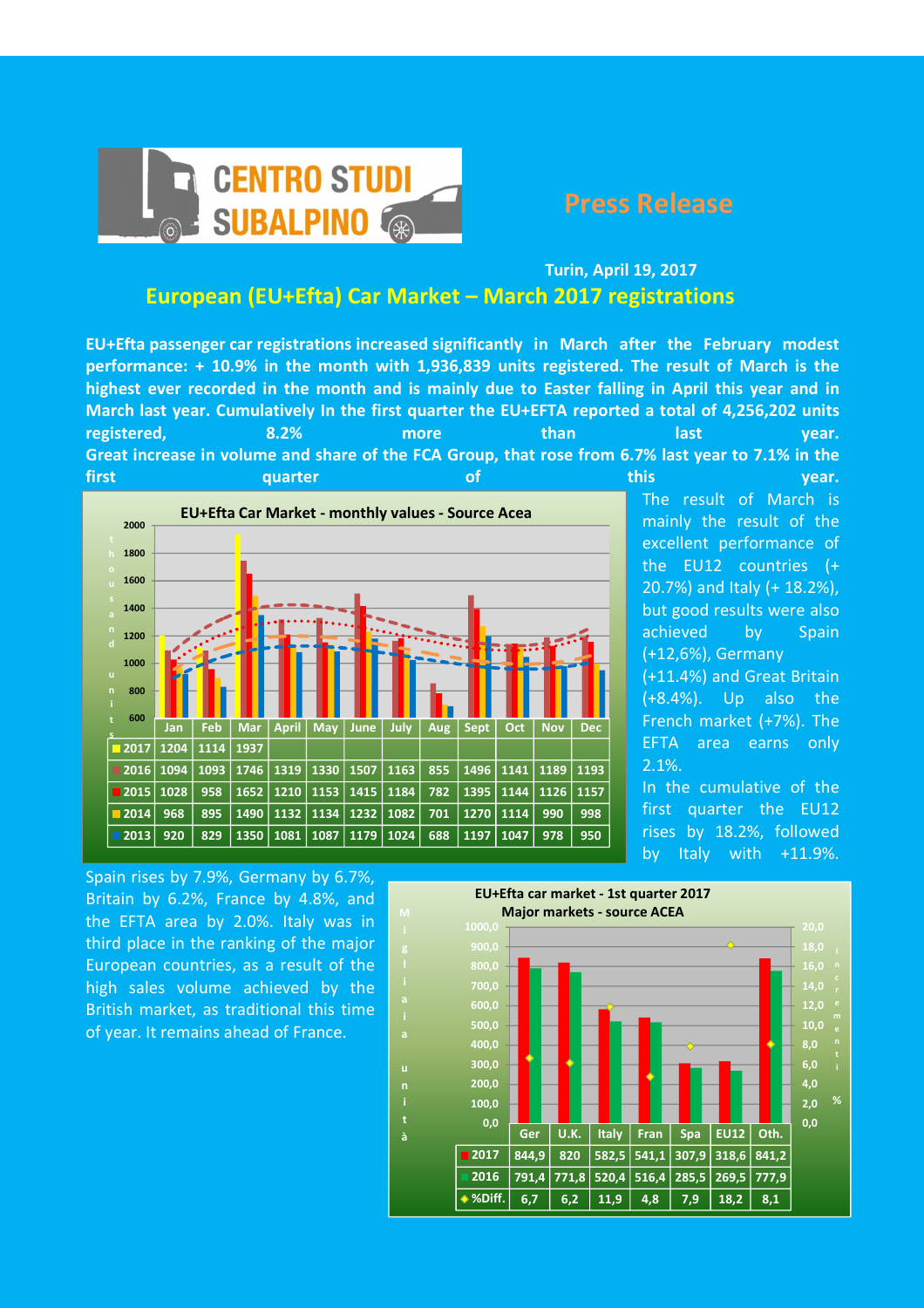As to Italy in particular the car market returned to grow at double digits, growth justified also by a working day more: +18.2% in March with 226,163 units registered. The Q1 then shows a very positive sign with a 11.9% growth and 582.485 cars sold. The FCA Group share came in the period to 29.8%, compared with 29.15% last year.

Gen | Feb | Mar | Apr | Ma | Giu | Lug | Ag | Sett | Ott | Nov | Dic 12017 172 184 226 2016| 155 | 173 | 190 | 167 | 188 | 165 | 136 | 72 | 154 | 147 | 145 | 124 2015| 131 | 135 | 162 | 150 | 147 | 148 | 132 | 60 | 131 | 133 | 134 | 109 2014| 118 | 119 | 140 | 120 | 132 | 128 | 115 | 54 | 111 | 122 | 108 | 92 2013| 137 | 131 | 138 | 130 | 148 | 128 | 110 | 56 | 110 | 117 | 107 | 87  $\overline{0}$ 50 150 i a u n i t à

Anfia stresses that "the volumes registered in the month just ended, the thirty-fourth consecutive rise, are the highest for this month since 2010, when sales surpassed the 259,000 units. It signals an improvement in consumer confidence and strong performance of Italian cars, which occupy seven places in the monthly top ten bestselling cars."

According to Unrae "compared with a slight increase in sales to private individuals, in the month to note the progressive and continued push of short term rent cars (+ 50.6%), fueled also by a better tourist time, ahead of the holiday season, the long-term leasing (+ 24.5%), and the contribution from company registrations, a result not directly attributable to the acceleration of purchases for



The Q1 improves the cumulative result of the first two months, with a 11.9% growth and 582 485 cars sold.

Monthly registrations trend. ( '000 units) Source Min. Transportation / Anfia / Unrae